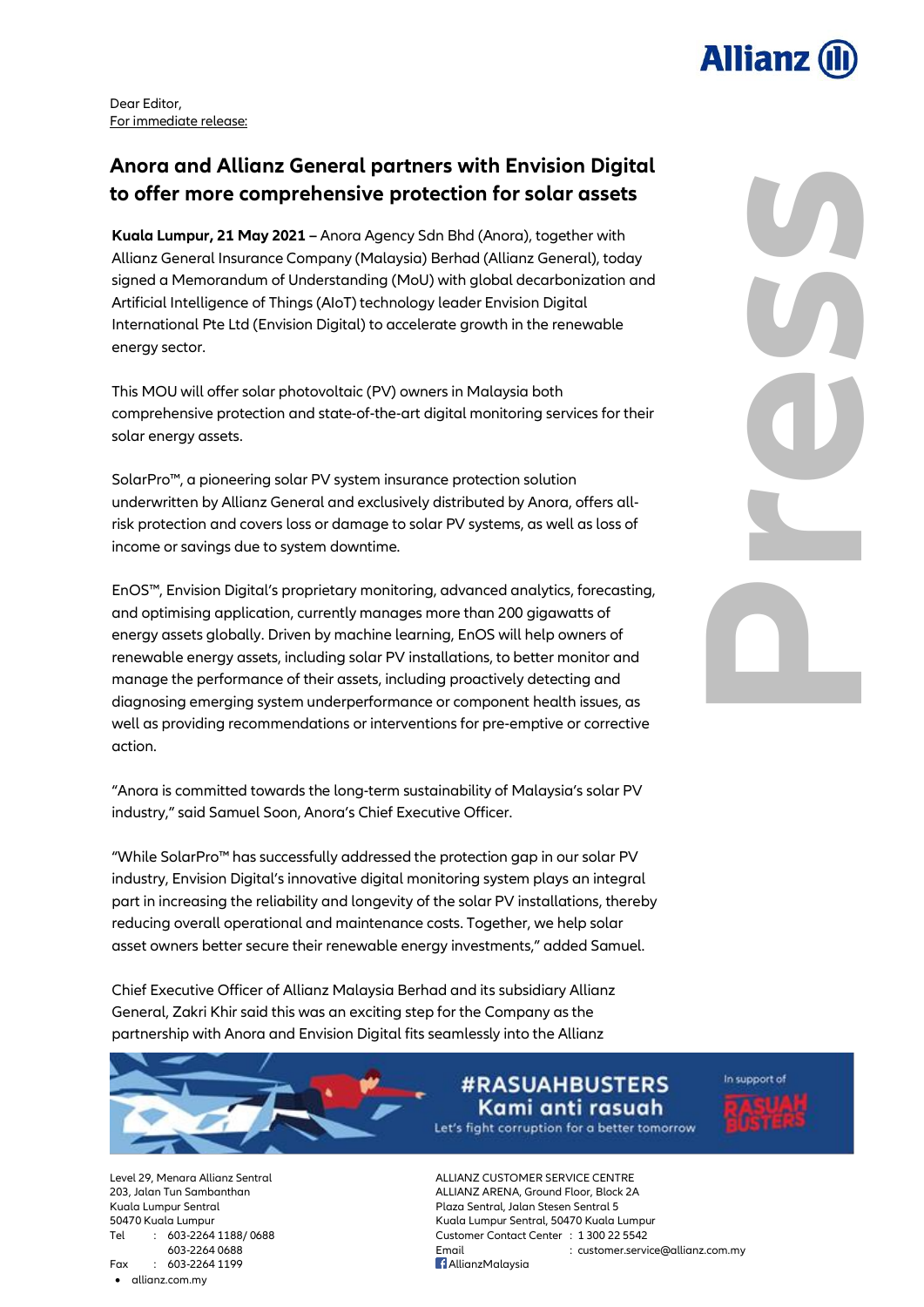

Malaysia's overarching goal of becoming key levers in building a sustainable future.

"As insurers, it is becoming increasingly apparent just how important our role is in driving the adoption of renewable energy and supporting the conversion to using solar power. Our continued partnership with Anora will enable us to provide comprehensive protection to solar PV owners, both residential and commercial. Now, together with Envision Digital's EnOS™, we will have access to much-needed advanced analytics and forecasts that are essential in risk management and the developing newer versions of SolarPro in the future as well," said Zakri.

Renewable energy currently accounts for 18 percent of Malaysia's energy mix, with the national target to grow capacity to 20 percent by 2025.

"The solar energy field is fast evolving with unprecedented developments and growth in recent years, and we are excited to work with Anora and Allianz General to promote the installation and adoption of natural energy sources and new technologies that support accelerated energy transition," said Sylvie Ouziel, International President, Envision Digital.

"Envision Digital is the technology net-zero partner for companies and governments, reconciling green and growth, efficiency and environment," added Ouziel.

###

## **About Allianz in Malaysia**

The investment holding company, Allianz Malaysia Berhad, a subsidiary of Allianz SE, has two insurance subsidiaries - Allianz General Insurance Company (Malaysia) Berhad ("Allianz General") and Allianz Life Insurance Malaysia Berhad ("Allianz Life").

Allianz General is one of the leading general insurers in Malaysia and has a broad spectrum of services in personal lines; small to medium enterprise business and large industrial risks. The GWP for general insurance business for financial year 2020 reached a mark of RM2.36 billion. Allianz Life offers a comprehensive range of life and health insurance and investment-linked products and for the financial year 2020, Allianz Life recorded a GWP of RM2.95 billion and is one of the fastest growing life insurers in Malaysia. Allianz Malaysia has 32 branches nationwide.

In 2020, Allianz Malaysia was awarded the Industry Excellence Award for financial services at the MSWG-ASEAN Corporate Governance Awards. The Company also ranked seventh amongst the Top 100 Companies for Overall Corporate Governance and Performance (by Rank) and 16th amongst the Top 100 Companies for Corporate Governance Disclosure (by Rank). In 2019, Allianz Life was named The BrandLaureate's Iconic Brands of the Decade Award 2019 for Life Insurance.



## **#RASUAHBUSTERS** Kami anti rasuah

In support of

Let's fight corruption for a better tomorrow

Level 29, Menara Allianz Sentral ALLIANZ CUSTOMER SERVICE CENTRE Fax : 603-2264 1199 **AllianzMalaysia** allianz.com.my

203, Jalan Tun Sambanthan ALLIANZ ARENA, Ground Floor, Block 2A Kuala Lumpur Sentral Plaza Sentral, Jalan Stesen Sentral 5 50470 Kuala Lumpur Kuala Lumpur Sentral, 50470 Kuala Lumpur Tel : 603-2264 1188/ 0688 Customer Contact Center : 1 300 22 5542 603-2264 0688 Email : customer.service@allianz.com.my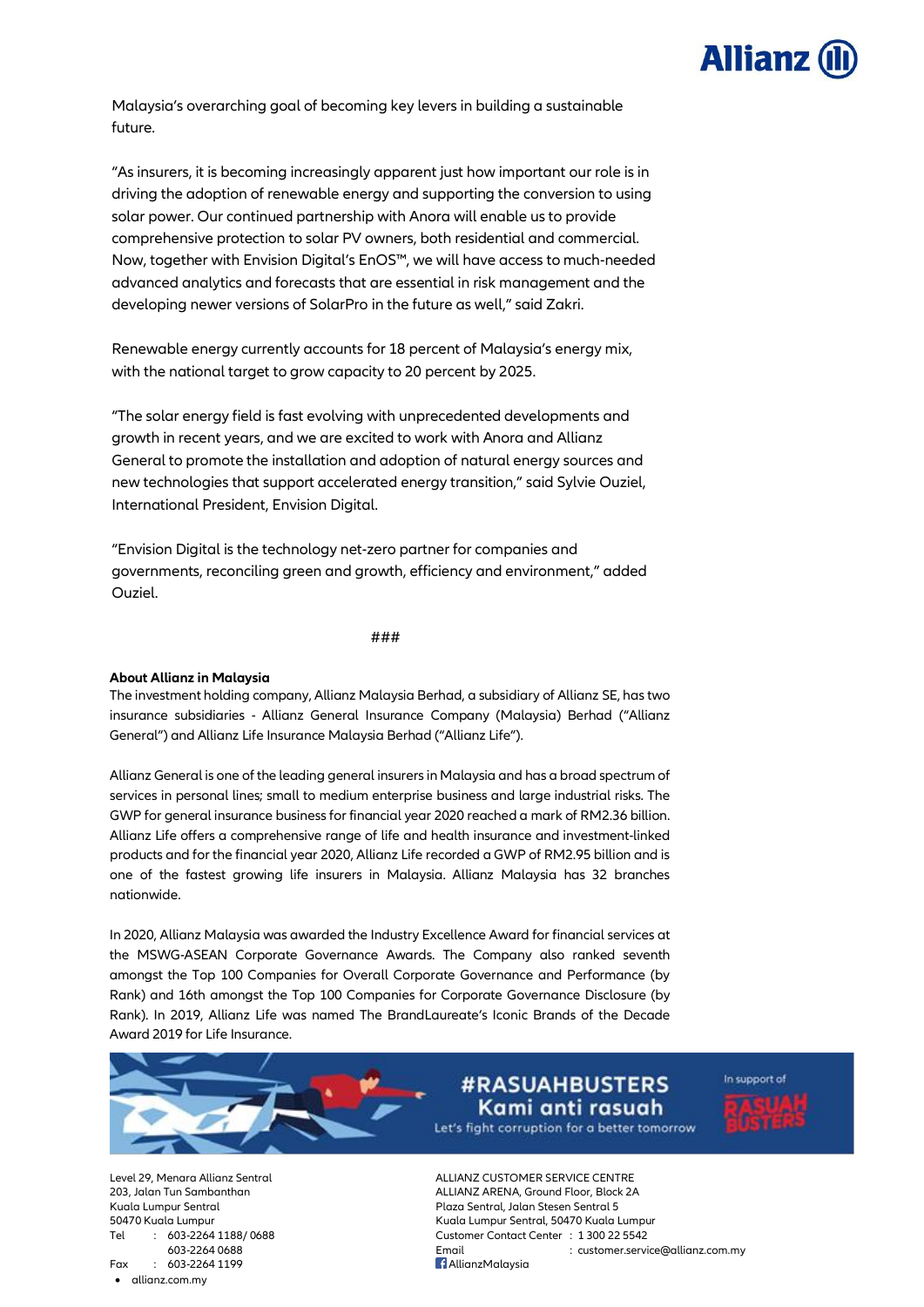

To learn more about Allianz Malaysia, visit allianz.com.my Facebook: [facebook.com/AllianzMalaysia/](https://www.facebook.com/AllianzMalaysia/) | Instagram: [instagram.com/allianzmalaysia/](http://www.instagram.com/allianzmalaysia/) LinkedIn: [linkedin.com/company/allianzmalaysia/](https://www.linkedin.com/company/allianzmalaysia/)

## **About Anora Agency**

The journey of Anora Agency (Anora) began in 2009 at Menara Axis in Petaling Jaya, concentrating mostly on Life Insurance with AIA. In 2010, Anora expanded into General Insurance with Allianz, providing Marine Insurance policy insuring electronic goods and components from Korea to various parts of Malaysia, including Warehousing, Transit, Liability, Workmen and Employee Benefits Policy.

Anora continued to venture into more comprehensive insurance solutions for the fertiliser industry with Marine Hull, Warehousing, Transit, Liability and Employee Benefit policies in 2011. Anora achieved another milestone in 2012 by becoming a certified Private Retirement Scheme agent, providing retirement fund solutions. At the same time, Anora began to offer Motor Fleet policy to various multinational companies. Two years later in 2014, Anora added another insurance principal, Takaful Malaysia as part of its insurance solution offering expansion. It is the same year that Anora became Allianz's Premier Eagle Award recipient for the next four consecutive years. Within the same year as well, Anora expanded its business and moved to the current office in Plaza 33, Petaling Jaya.

By 2017, Anora offered Hull Protection and Indemnity policies. It is within the same year in 2017 that Anora began to create and innovate an insurance solution for the Solar PV industry by working closely with SEDA and MPIA where SolarPro was birthed. Anora now works with insurers to underwrite approximately RM10bil worth of assets ranging from Marine, Cargo, Hull, Engineering & Machines, Property and more in 3 countries across South-East Asia.

For more information about Anora Agency's products and services, visit anoraagency.com.

### **About Envision Digital**

Envision Digital is focused on bringing technology solutions to the sustainability challenge. Its world-class AIoT technology helps governments and companies across the world accelerate progress toward a net zero future and improve their citizens' quality of life. Having established itself as a leading solutions provider for intelligent renewable energy generation, consumption efficiency and smart and flexible storage, it has extended its capabilities beyond energy to enable and optimise applications – notably in smart cities, smart buildings and estates, smart plants, smart infrastructures and e-mobility.

EnOS™, Envision Digital's proprietary AIoT operating system, connects and manages more than 100 million smart devices and 200 gigawatts of energy assets globally, while its growing ecosystem of more than 360 customers and partners span 10 industries and include Accenture, Amazon Web Services, GovTech Singapore, Keppel Corporation, Microsoft, Nissan, PTT, Sonnen, Solarvest and Total. The company has close to 700 employees and 12 offices across China, France, Japan, Germany, Norway, the Netherlands, the United Kingdom, and the United States, with headquarters in Singapore.



Let's fight corruption for a better tomorrow

In support of

Fax : 603-2264 1199 **AllianzMalaysia** allianz.com.my

Level 29, Menara Allianz Sentral ALLIANZ CUSTOMER SERVICE CENTRE 203, Jalan Tun Sambanthan ALLIANZ ARENA, Ground Floor, Block 2A Kuala Lumpur Sentral Plaza Sentral, Jalan Stesen Sentral 5 50470 Kuala Lumpur Kuala Lumpur Sentral, 50470 Kuala Lumpur Tel : 603-2264 1188/ 0688 Customer Contact Center : 1 300 22 5542 603-2264 0688 Email : customer.service@allianz.com.my